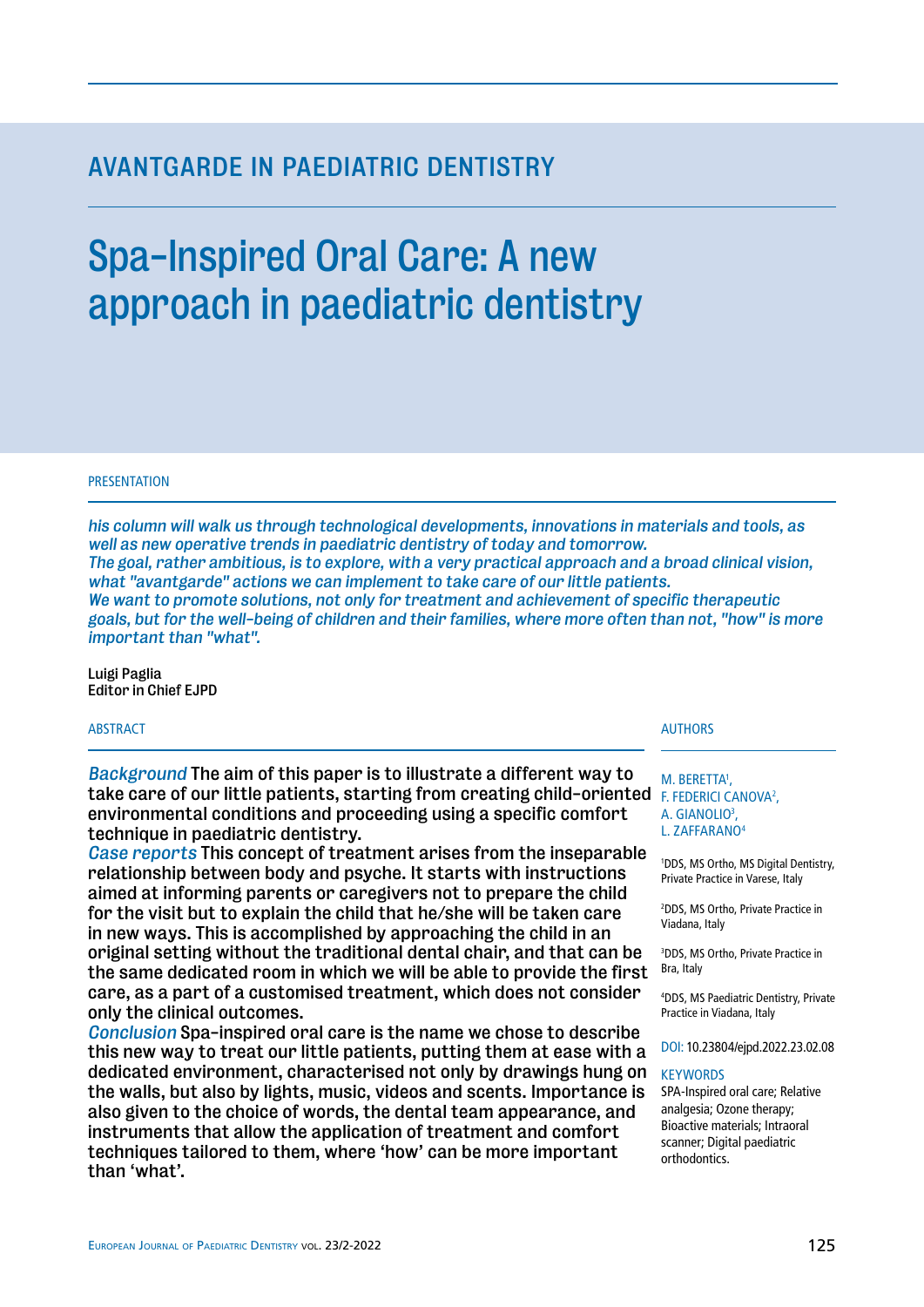

FIG. 1





FIG. 2B





 $FIG. 2C$  FIG. 3

FIG. 2A



#### FIG. 1 First dental visit in the waiting room dedicated to children.

FIG. 2A First dental visit of two brothers on a "non-dental chair" suitable for both. FIG. 2B In the same room we can use a child-oriented tell-show-do approach and first care. FIG. 2C Retractable dental unit with hidden instruments for a "nontraumatic" dental approach to the child. FIG. 3 Use of a wireless intraoral scanner to approach a 3

year-old child, engaging the whole family with a new way of communication and treatment.

#### **Introduction**

The first dental visit of a child is crucial, and ideally it should not be carried out during emergencies but always as part of a preventive approach [Tripodi et al., 2011; Paglia, 2019; Colombo et al., 2019; Severino et al., 2021] that starts with verbal explanations by the receptionist, but also using video and written information sent to the family using a smartphone or by e-mail, as if it was a package insert of a drug, and ends with updated references as scientific support to the instruction given. This information is aimed at explaining to the parents/caregivers not so much the type of care provided but how the child will be welcomed together with his family, who is advised not to prepare the child for the visit, in order not to involuntarily transmit any non-positive feelings that may derive from previous negative experiences. It is important to immediately transmit positive expectations, starting from the information, which must not be technical but mainly regarding the approach and environmental conditions. Indeed, we tell parents to have their children call us by our first name, not "doctor or dentist". This way, they will be taken care by friends. Creating child-oriented environmental conditions, means not to use the traditional dental chair for the first visit, but the waiting room (Fig. 1) or a dedicated room (Fig. 2a, 2b, 2c) in which provide the first care, which should almost never be interventional, as a part of a customised treatment that uses words, gestures and manners as therapeutic tools and precedes the application of specific comfort techniques [Beretta and Federici Canova, 2017, 2020; Libonati et al., 2018], which today cannot be ignored, as for example relative analgesia [Arcari et al., 2008, 2018], ozone or intraoral scan (Fig. 3) [Beretta et al., 2021]. This concept is even more important when the first visit concerns a child who comes from previous non-positive experiences and our duty is to do everything to rapidly change his/her attitude and that of the parents.

#### **Cinical report**

This concept can be better understood observing the case of Filippo, a 3-year-old child that came to our attention accompanied by his mother, after a recent not good experience, where the dentist tried to treat a small caries on a lower vital second deciduous molar during the first visit, without the use of any comfort technique but with an immediate traditional interventional approach, not suitable for a child his age, and rapidly losing his cooperation [Cianetti et al., 2017].

We welcomed Filippo, after having already sent the video and written information to his mother, in the white-orange room (each room in the dental office is named after a colour), where cartoons were projected on a large screen, and we visited him as he lay on his mother's lap (Fig. 4a, 4b), who in turn was comfortably seated on a sofa. This setting was completely different, in order not to make him recall the previous experience. This allowed us to immediately change Filippo's propensity to have his teeth examined, acquiring his trust as well as that of his mother. Starting with our specific behaviour and words, that are already a sort of care, we let Filippo try the comfortable use of ozone for the treatment of caries without the use of rotating instruments and without producing aerosol. This was the first step of the path that allowed us to take care of him in a way suitable to his age.

The second case we present is that of Pietro, a special needs 6-year-old child, very sensitive to noises, such as that produced by aspirators and rotary instruments [Ferrazzano et al., 2020], that the previous dentist started treating for a distal caries of the vital tooth 7.4, but was unable to complete the treatment due to the child's lack of cooperation. We approached Pietro as explained before (Fig. 5), first of all providing the mother with correct oral hygiene and nutrition instructions and then performing, in the same room of the first visit, a cycle of 4 comfortable ozone applications (one per